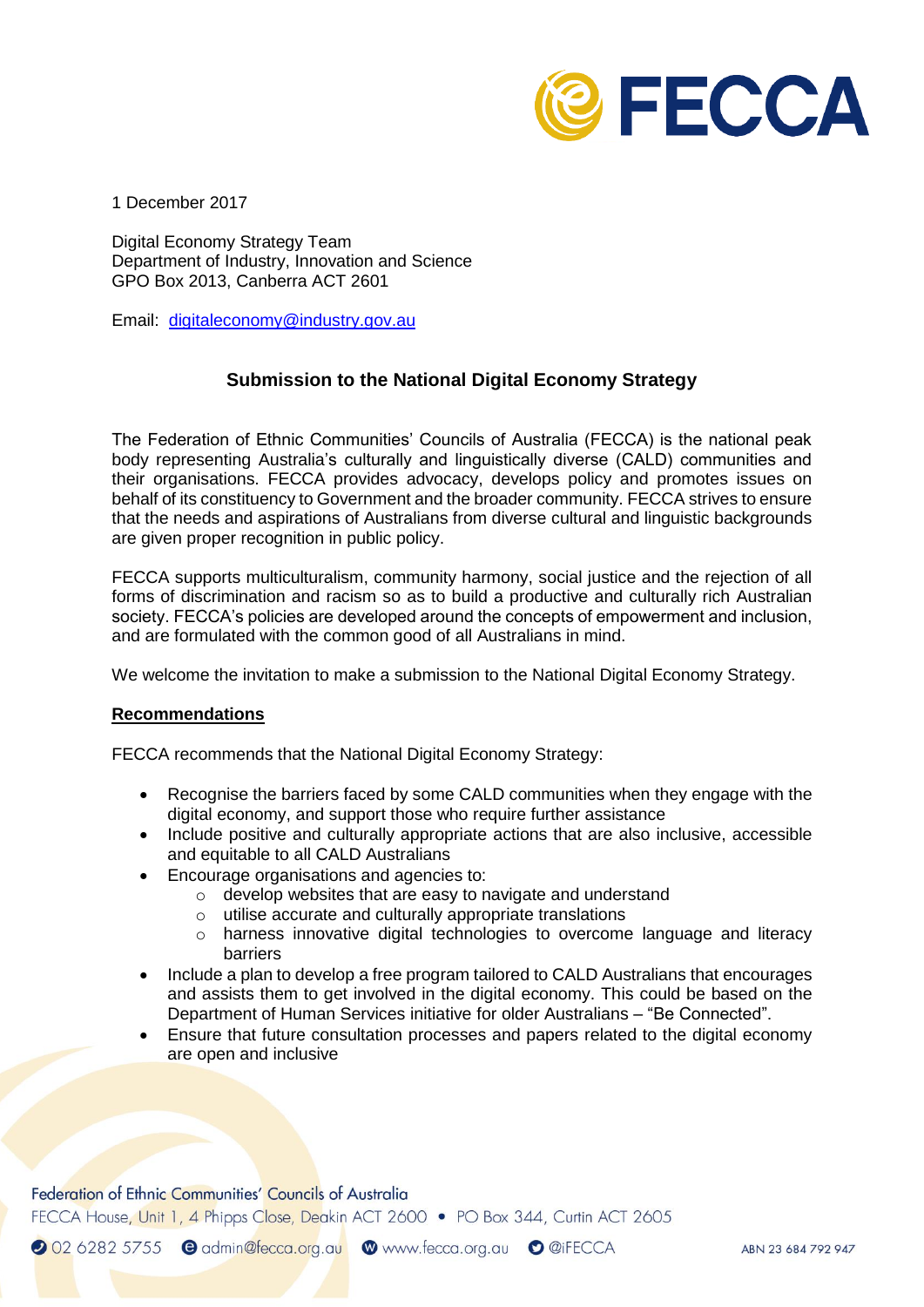## **Overview**

As Australia's digital economy grows and services move into the online space (increasingly the only platform they can be accessed from), it is important that all Australians can easily engage with the digital economy. Although FECCA recognises that the Australian Government has been working to improve access and outcomes for vulnerable communities in this area, future efforts to expand the internet economy must be fully inclusive and accommodate those Australians from CALD backgrounds who may face additional barriers in accessing and navigating online services. The National Digital Economy Strategy should recognise that the digital literacy of migrants can vary greatly, and that there is sometimes a gap in ability, basic skills, and attitudes to technology. It should also include actions to support those who require further assistance.

In 2016, FECCA published a report entitled 'Digital Access and Equity for Multicultural [Communities'](http://fecca.org.au/wp-content/uploads/2017/01/feccadigitalconsultationreport.pdf). This discussed the Australian Government's move towards digital service delivery and its impact on CALD communities. It found that while many CALD individuals such as skilled migrants, young migrants, and those with good English language skills, were able to adapt to digital service delivery, some migrant cohorts struggled to access online services and processes because they did not cater to a range of digital literacies or English language proficiencies. FECCA strongly encourages the Department of Industry, Innovation and Science to ensure that the National Digital Economy Strategy includes positive and culturally appropriate measures that are also inclusive, accessible and equitable to all CALD Australians

Where webpages are only available in English or are particularly text dense, Australians with low written English language proficiency can struggle to interact with them. Websites must utilise clear, plain English instructions together with symbols or images that facilitate effective communication. Translated webpages can be of use when they are easy to locate and the translation is accurate and culturally appropriate. However, some migrants may have low reading proficiency in their preferred language so it is important that links to interpreter services are also provided.

There exists an excellent opportunity for innovative digital technologies to be utilised to overcome language and literacy barriers. For example, interactive technologies such as hovering over translatable texts and access to audio translations can be used to improve the user experience for non-English speakers. In addition, videos in languages other than English could be employed to convey key messages to CALD communities. Some government departments such as the Department of Human Services and the Fair Work Ombudsman are effectively using these technologies. Many Australian and international commercial organisations also use similar technologies to ensure products and services are available to a broad range of customers.

Some organisations and agencies are already harnessing digital technology to engage with groups of people that could be excluded in the online economy. For example, the Department of Human Services manages "Be Connected" – a free program for older Australians that helps them increase their online confidence by teaching them basic skills such as using a digital device, sending emails, using social media, shopping online, and much more. A similar initiative for CALD communities would ensure that they are not left behind in the future digital economy. FECCA would be well placed to design and deliver a similar program for CALD Australians through its extensive network of members across the states and territories, including regional and rural Australia.

FECCA is concerned that the National Digital Economy Strategy consultation paper was not open to or inclusive of CALD communities. There was only a vague reference to people that might be excluded in the digital economy, and no mention at all of Australia's significant CALD population. If the future digital economy is to include the 49.3% of Australians that were born